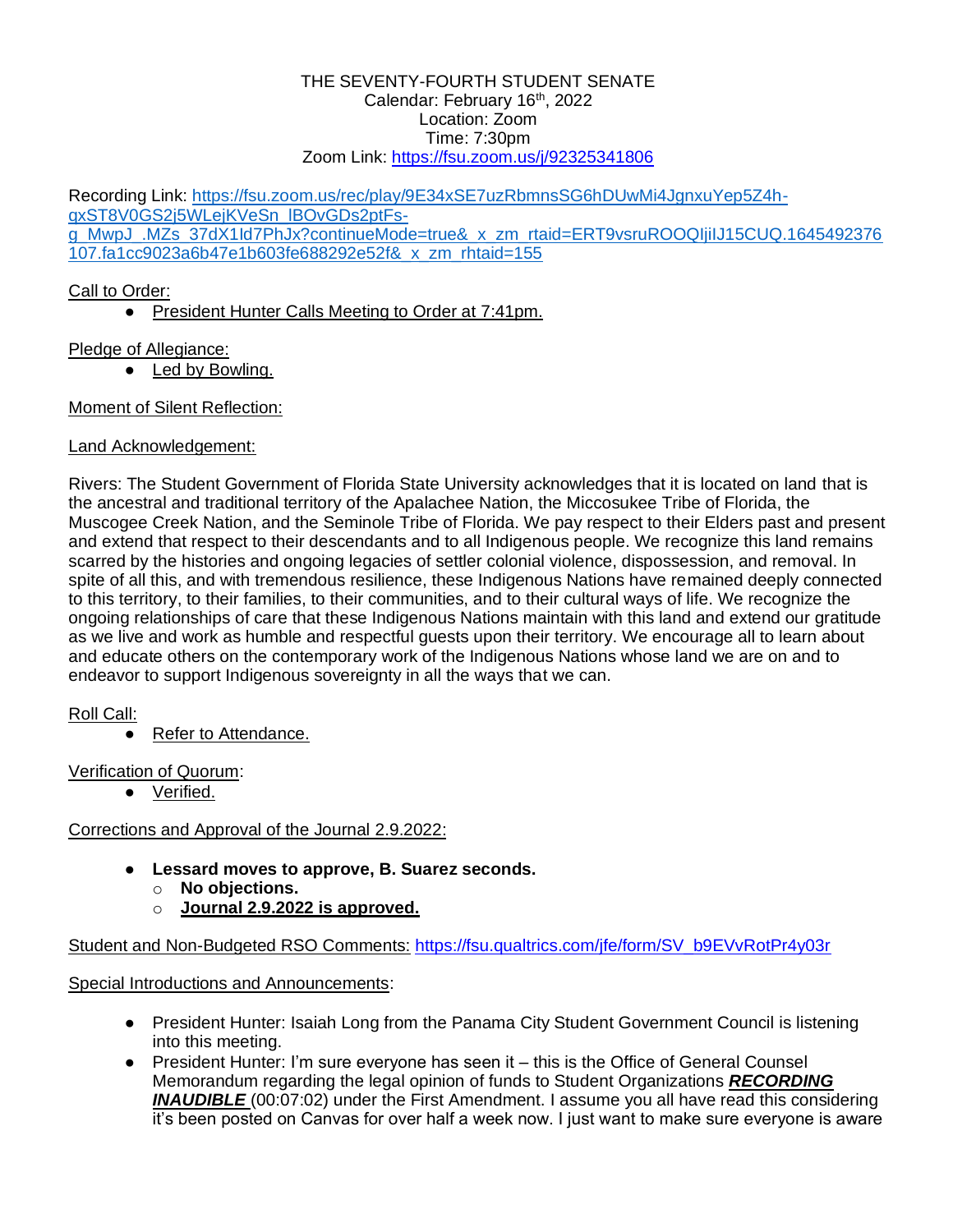as I know some people do not log onto Canvas. If you haven't read it, I expect you to read it right now and Jacalyn is going to come down with a special announcement for everyone here today.

- Jacalyn Butts: If you haven't had a chance please make sure you take a moment to read over this memo – it's very important, especially if you're hearing different RSO's for different things. Moving forward we want to make sure *RECORDING INAUDIBLE* (00:08:00). I also want to touch base on what we talked about during the retreat in January - how we had goals and aims for this Senate and we really wanted this to be an efficient and effective Senate. You all brought goals that you want to take away from this space and the Advisors heard that and have considered that. We want to do some mini-educational series at the beginning of Senate meetings. You are all here to learn in this space, not just in your classes. In a moment we're going to watch a video that talks about free speech on campus, specifically at FSU which we thought would be really helpful to you all to give context as each of you are in different majors and not everybody knows this. We want to make sure you get this information as you're moving forward and hearing different pieces of legislation. If you have any questions please let us know.
	- o *Video Plays.*
		- Jacalyn Butts: This won't be the only time we engage with the material that's in this video. As you saw, some of things talked about relate to what we've talked about in terms of healthy discourse and debate in these Chambers, but also emotional intelligence. We want you all to get to the point where you can have healthy conversations outside of this space too. If you have any questions please feel free to come and reach out to the Advising team. I'm always here and available, my email is in the Canvas. Please make sure that you are thinking and being mindful of these things, and being curious and asking questions. We want to encourage curiosity. This will be a mini educational series. Our hope is to bring in other speakers that will help and do many activities that will help you all to further engage. Thank you.

#### Messages from the Executive Branch: None.

Messages from Agency and Bureau Directors, SGA Organizations Officers and Employees:

- OJ Director: I apologize but I was just updated on what I wanted to tell y'all. I'm sure that you all are aware that there have been a multitude of controversial bills that are going to impact you as a person, which are going through the Florida Legislature – many of which have been put on second reading, which means it's going to probably pass. HB7 (the 'you can sue if you're uncomfortable in the classroom) got moved to Judiciary with the 'don't say gay' Bill and the 'fifteen-week abortion' Bill for today. Those are the headliners, but there are many other similar to that like the 'public records of presidential *RECORIDNG INAUDIBLE* (00:26:67).' I know we just went through ours, we're probably not going to go through one again, but that is in the Legislature right now about how public those records have to be - aka not so public. That is all to say that these things are going through the Legislature right now. It is OJ's job to be your informant in that regard and you all. You all have Google but if you want somebody to be your guide to that, that is what our OJ board members are trained to do every Sunday. *RECORDING INAUDIBLE* (00:27:22). If you need somebody to help you learn about it or understand it more, we are a space to talk about it. I just wanted to tell you all that these things happen on a daily basis and are being updated every day so stay informed as well. OJ is your source of information and helping you to understand what that really convoluted bill is. Thank you.
- **Diaz moves to back in order of the day, Lessard seconds.**
	- o **No objections.**
	- o **Senate is back in order of the day.**
- *Senates moves back to Messages from the Class Councils.*

Messages from the Executive Cabinet: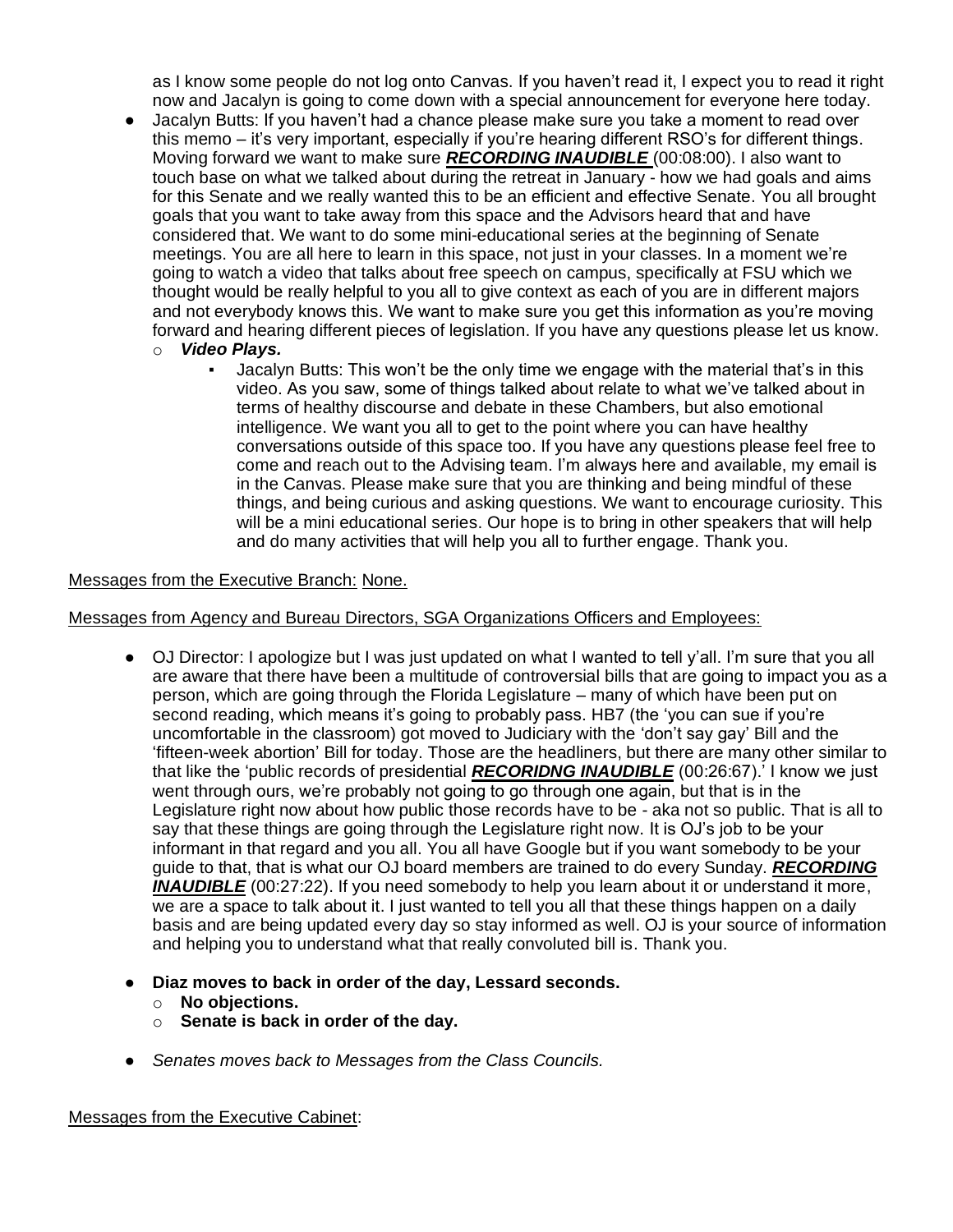- Secretary Williams: I'm following up on the workshops I mentioned about last time I came I want to update you on the *RECORDING INAUDIBLE* (00:23:55) Safe Zones. There will be a training available on March 22<sup>nd</sup> from 6pm to 9pm in the Globe Auditorium. For those that need to register *RECORDING INAUDIBLE* (00:24:08) we will give you and be sending that information for how to register for that workshop. If you are interested in this workshop, this session is *RECORDING INAUDIBLE* (00:24:22) to participants – it's first-come-first-serve. \_\_\_Our trainings, the dates I sent out are March  $4<sup>th</sup>$ , March  $11<sup>th</sup>$ , and March  $25<sup>th</sup>$  (all of which are on Saturdays). Thank you.
- **Lessard moves to unlock the Calendar, B. Suarez seconds.**
- **No objections.**
- **The calendar is unlocked.**
- *Senate moves to Messages from Agency and Bureau Directors, SGA Organizations Officers and Employees.*

Messages from the Class Councils: None.

Messages from the Congress of Graduate Students:

● Liaison Linksy: We held our second round of deliberations for our budget last Friday. We're happy to say that we have a bill that we are going to bring to the Floor in a couple of weeks. I want to thank Chair Gonzalez for coming out to deliberations and showing the Congress of Graduate Students that undergraduates are also fiscally minded, and for setting a really professional tone in that meeting. I'm very pleased that we're collaborating at this level and hope we continue to do so.

Messages from the Judicial Branch: None.

Messages from the Union Board and Student Engagement Ambassadors: None.

Messages from the Campus Recreation Board: None.

Report of the SGA Accounting Office: Remaining Balances: Senate Projects \$5020.22, PAC \$22,830.00, RTAC \$10,877.00, and ORG Fund \$3,000

#### Report of Senate Liaisons:

- B. Suarez: I'm the liaison for Student Council Accessibility Advocacy. They are in desperate need of general body members – I believe a Historian – they are a brand-new bureau. *RECORDING INAUDIBLE* (00:29:56). If you know anyone who wants to get involved in SGA in some capacity please send them my way. I would be happy to talk to them.
- Murray: I'm the liaison for the Center for Participant Education. As you know that bureau hasn't been active for quite a bit. I had a meeting with Dr. Williams and we think it's time for it to come back. A couple ways to do that is we're going to respect its history – it's been around since the seventies, it has been suspended but never gotten rid of – we're looking to revitalize it for now. Since it has been inactive we can assume that it wasn't working on the campus we have today, so were looking for ways to revitalize it and make it more impactful to the campus of today. We also need to recruit people who are interested in it moving forward – there's nobody at all involved with that. If you would like to get involved in this process, please let me know. We want to make sure that we're understanding the value of the past and the value that it can have in this campus, and getting students involved is a great place to cultivate student engagement in a new, innovative way.
	- $\circ$  President Hunter: Would you please explain for everyone what the Center for Participant Education is. I think they'll maybe want to join.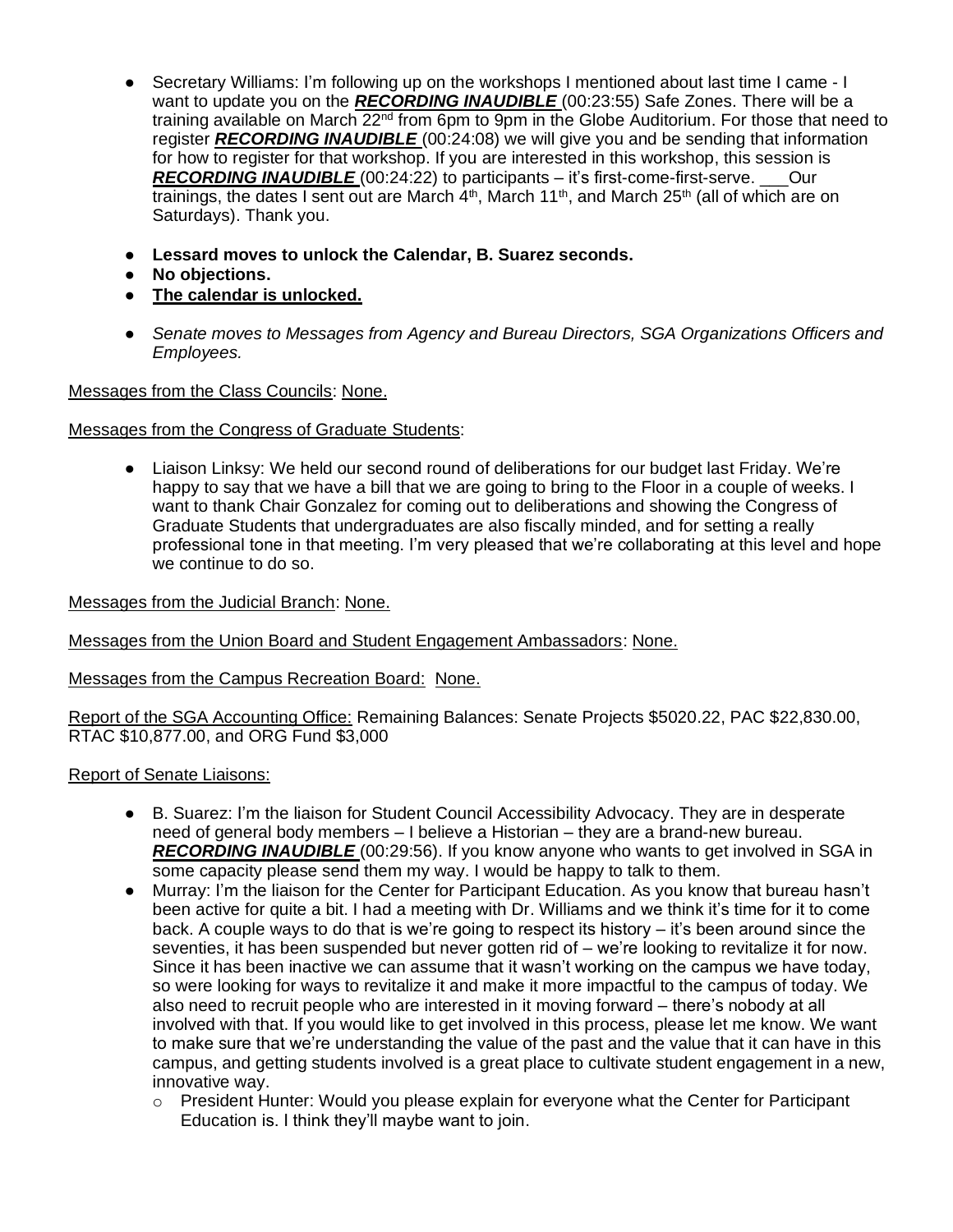- Murray: The Center for Participant Education when it was around was a space for alternative learning on campus, as opposed to the sort of established method that you get from the University. The course catalog for 2019 is available on the CPP website, which I believe is on the SGA website. A great example of the sort of stuff that the CPP did was on one page right next to the other there were two courses. One was the Introduction to Dumpster Diving, which is exactly what it sounds like, also on that page right next to it was a course on Feminism in Palestine, which is so cool that there are such different courses offered at the same place. It gives students and people in Tallahassee the chance to come and do things outside of the normal academic sense in courses that they're passionate about and come to learn about something interesting that you might be passionate about. I am very passionate about it.
- Gonzalez: I'm the liaison for the Black Student Union (BSU). They had their GBM today. They are also having a series on their Instagram called 'The Bachelor,' it's like 'The Bachelor' but they put their spin on it – they're producing, recording, etc. It's really cool and funny to watch. If you can just check it out on Instagram. They are also having a Movie Night on February 21<sup>st</sup> from 7pm to 10 pm.

## Report of Committees:

- Judiciary
	- $\circ$  Met yesterday (2/15) at 3:00pm. We heard and passed Bill 10 unamended so we'll here it tonight.
- Internal Affairs
	- $\circ$  Internal Affairs met Monday (2/14) at 6:30pm. We heard two candidates Rudolph Adonis for Senate Clerk who rescinded their application earlier this evening and *RECORDING*  **INAUDIBLE** (00:34:09) for Attorney General who failed committee – we will be doing Bureau review next week at 7:30pm on Monday (2/21).
- Budget
	- o Did not meet this week.
- **Finance** 
	- o Heard Consent Resolutions 10 and 11.
- **Student Life** 
	- o Did not meet.
- Rules & Calendar
	- $\circ$  Did not meet today. We tabled Resolution 9, the candidate for Business Seat Four and the candidate for Engineering Seat One.

## Senate Confirmations:

Rodolph Adonis – 74th Senate Clerk (1 Applicant)

● President Hunter: As mentioned earlier by the Chair of Internal Affairs (Chair Russell) Rudolph Adonis - the candidate for the  $74<sup>th</sup>$  Student Senate Clerk – has withdrawn their application. We have no Senate confirmations for this evening.

# Consent Calendar:<br>CR 10

Sponsored by Senator Roy (P)

To fund National Organization of Black Chemist and Chemical Engineers, Script2Screen, South Asian Student Association, Economics Club at FSU, Chabad, Special Olympics at FSU, Mexican American Student Association, and InterVarsity Christian Fellowship.

## *Hunter: Reads resolution in its entirety.*

● Opening Statement: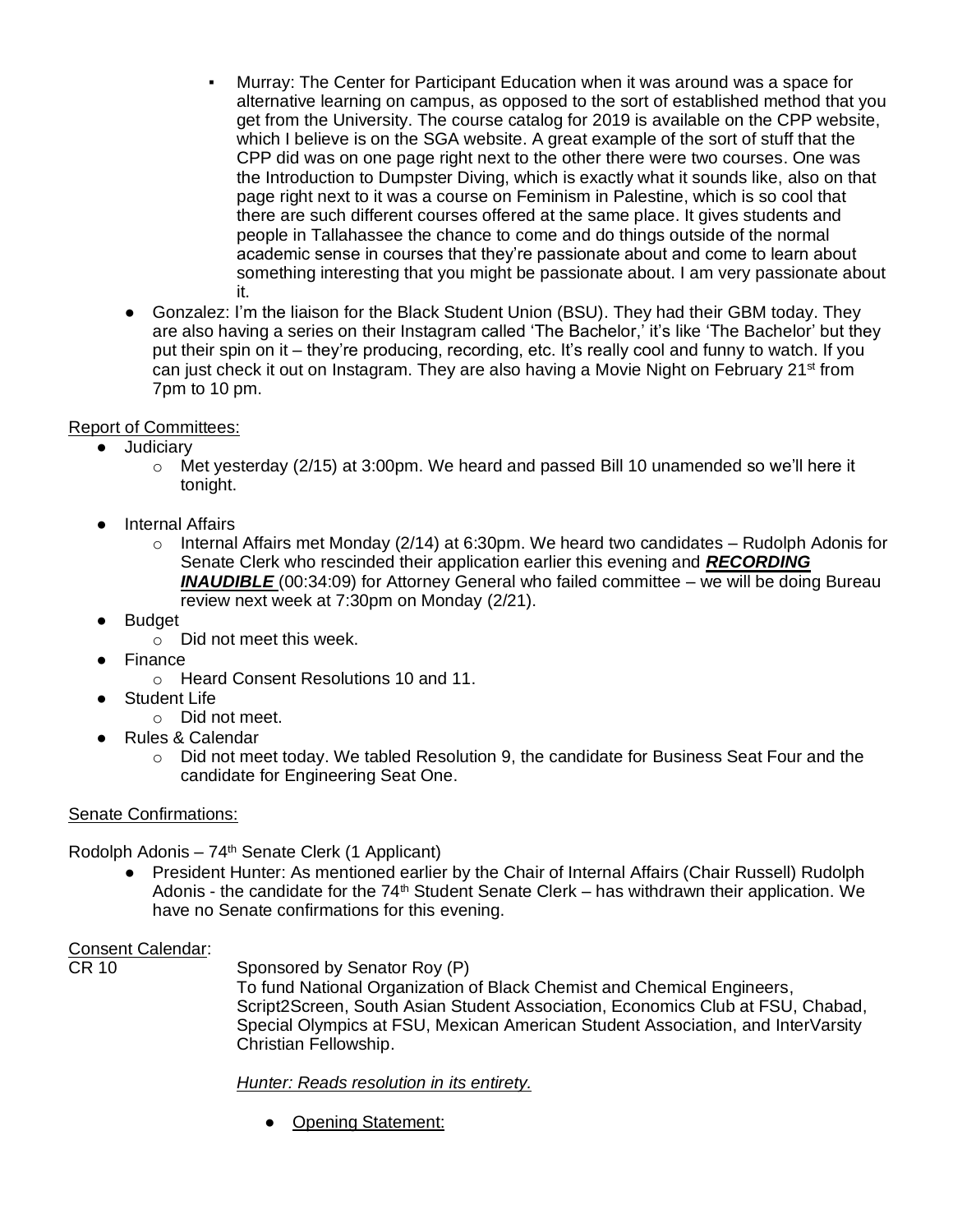- $\circ$  Roy: Hello. On Monday PAC met and ended up allocating funding all nine organizations. However, we'll be focusing on Chabad right now. For Chabad, the situation has changed in the last two weeks since we last heard them: mainly our budget has gone down. When they came they were still requesting the same amount as last time (\$3,100 which we funded \$2,555 last time) but we ended up funding them 60% of their event instead of 70%. We are funding them \$2,190 now. We made this decision after consulting them and looking into what was feasible for PAC to do and we know that during the meeting they were able to get 5% of it covered, but as well they have been working with new organizations such as *RECORDING INAUDIBLE* (00:40:06) to put on this event, both through advertising and getting funding from some of those organizations. They have continued showing that they're getting as many people as involved as possible to make this a successful even. Through their advertising that they've started already, 75 spots of their 150 in-person have already RSVP'd and they are as well doing a Zoom option for those who aren't able to attend in person. They have answered all the questions that PAC had for them, showed how this will have a high attendance, and if you have any further questions I'll be happy to answer them.
- **Technical Non-Debatable Questions:** 
	- $\circ$  Lessard: Is it still going to be held at the event stated in location stated in those minutes? I believe it was 5544 Chapel Drive. Yes.
	- o Gonzalez: Did you talk to the SGA Business Manager about having less than two weeks to complete *RECORDING INAUDBLE* (00:41:32) and get that process for the speaker?
		- The speaker has already been approved as someone the University can work with. This process will be able to be expedited and Accounting has already confirmed that and let me now.
- **First Round of Pro:** 
	- Tucker: I have been very fortunate to work with Chabad in the last couple of weeks. I know that they have been working incredibly hard to work with other organizations, not only *RECORDING INAUDIBLE*  (00:42:10) but also to make sure they have a large crowd. I have complete confidence that they are going to hit their end goal as well. I think this is a great opportunity to bring a well-known speaker to campus and I'll be supporting this 100%.
	- $\circ$  Stewart: I think that it is our responsibility, especially after watching the video today, that we fully fund Chabad. It sounds like they are very passionate about the speaker that they want to have. They've gone through the process for getting funding twice - I encourage everyone to respect that and vote accordingly.
	- $\circ$  B. Suarez: There should've been no reason why this line item didn't pass previously. If we don't fund this line item then we're doing a disservice to the students at FSU interested. I will also be supporting this line item.
	- $\circ$  Point of Information: Seeing as they were rejected by the Senate and still announced this event was happening, how were they planning to fund the event?
		- If Senate doesn't fund, they won't be able to host the event. They continued to advertising in the meantime because they still wanted to show that they can get people to come to the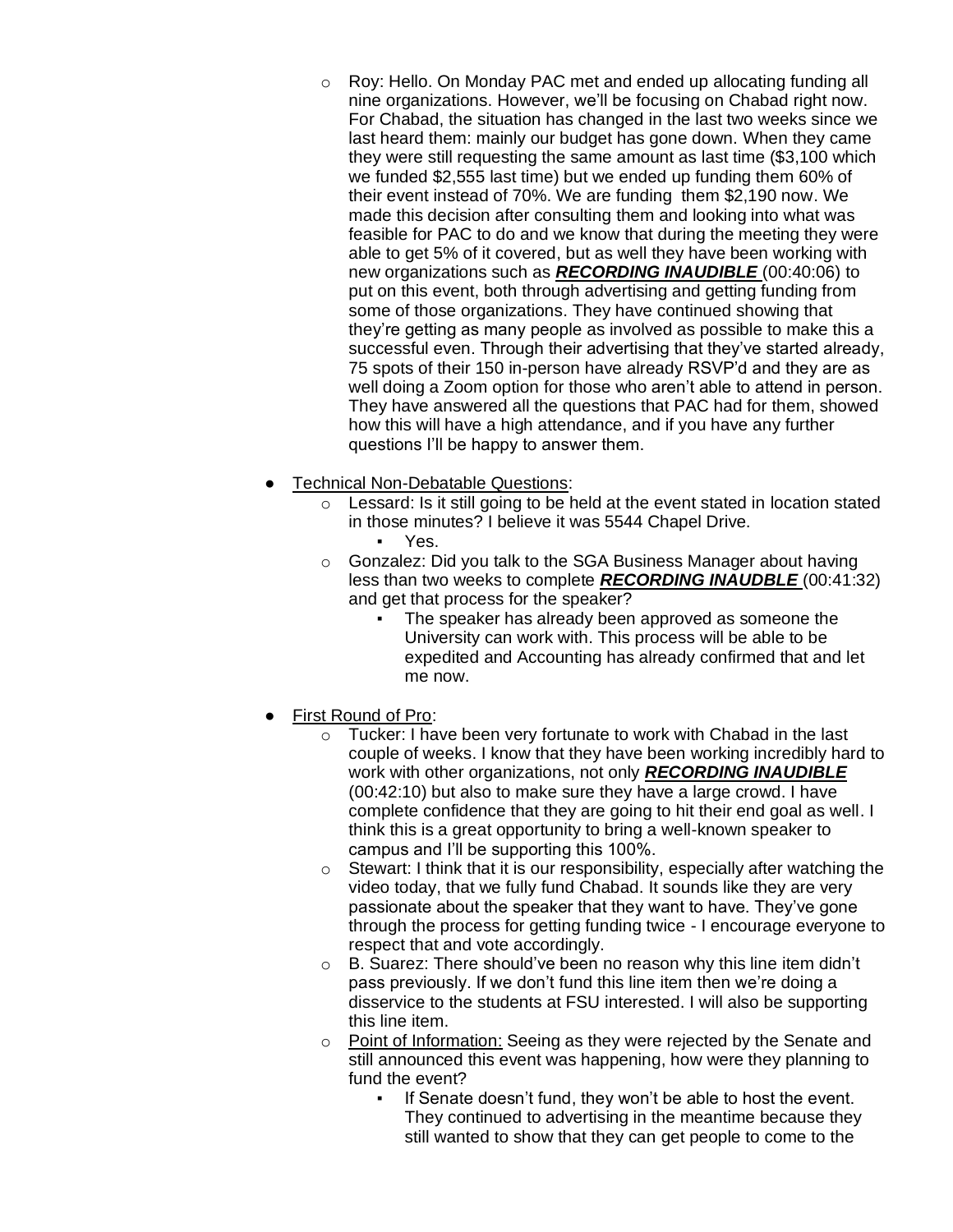event. Because of how soon the event is – I believe in two weeks and one day – they don't have a lot of time if they don't start advertising it already.

- o Point of Information: Lessard: Where is the Zoom link being posted?
	- We did not ask them exactly. It will probably be posted on a link on their Instagram or actually posted on fliers. We did not ask them that question.
- o **Tucker moves to allow a non-senator to speak, B. Suarez seconds.**
	- **Gonzalez objects.**
	- **Tucker does not withdraw.**
- **Opening Statement on Motion:** 
	- $\circ$  Tucker: I don't have a lot to say because I think this is pretty simplistic. I solely moved for this so they can answer the question brought forth by Senator Lessard asking how they will advertise the Zoom link. I have one of the members from Chabad here that can answer this question.
	- o **Gonzalez withdraws objection.**
		- **Treasurer of FSU Chabad can now speak.**
- First Round of Pro:
	- $\circ$  Point of Information: Lessard: Where is the Zoom link being posted?
		- **Roy defers to Treasurer of FSU Chabad.** 
			- Treasurer of FSU Chabad: Will be advertising the Zoom link on our Instagram and will post about it. *RECORDING INAUDIBLE* (00:48:45).
	- $\circ$  Lessard: While we don't all have to agree with what the speaker is going to say, it's a worthwhile event for the student body. Again, as the video said earlier in this meeting, we learn best from listening to those we disagree with. Listening to those who we disagree with can better sharpen your arguments against them. We learn from each other and that's what's important. Whether or not you agree with this man it's a great learning event and that's what we're here to do – we're here to learn.
- Con:
	- o **Gonzalez moves to call the question, B. Suarez seconds.**
		- No objections.
		- **Question is called.**
- **Closing Statement:** 
	- o Roy: Seeing that there are no statements in con I feel the point has been made. Everyone has already heard everything at least twice if it has come through here twice.
- **Voting Results:**
	- o **24 yes, 0 no, 4 abstentions.**
	- o **Line-item passes.**
- **Lessard moves to approve the Consent Resolution, B. Suarez seconds.**
	- o **No objections.**
	- o **The Consent Resolution is approved.**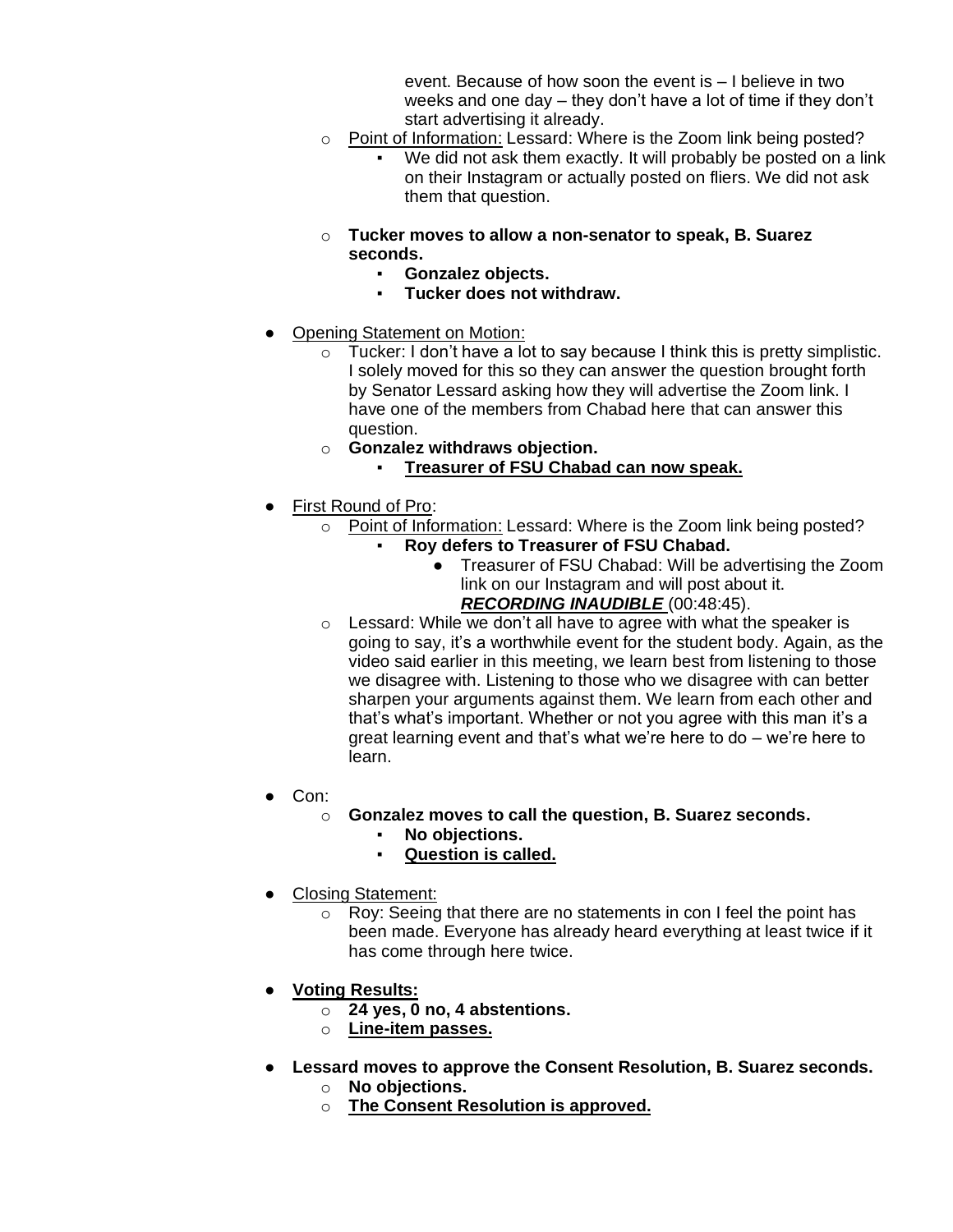## CR 11 Sponsored by Senator Rider (P) To fund the National Association for Business Economics at FSU.

- Opening Statement:
	- o Rider: I am presenting you with a lovely one line-item resolution from the National Association of Business Economic (NABE) at FSU. This is *RECORDING INAUDIBLE* (00:53:14) Conference. They haven't been able to go to this event at all recently. This is a great opportunity for them. They initially requested \$3,000 but we were able to bring them down to \$2,0500. They can only go with \$2,000, which is why we negotiated towards the middle a little bit. Basically the conference simulates economics as a major. *RECORDING INAUDIBLE*  (00:53:45)Graduate Studies in Economics. I think that as Senators this is something we should be looking out for because this is an opportunity for an RSO to go to a conference, come back, and educate people. In this RSO the presenters are financially certified – not breaking any statutes. We also talked to them about how they can advertise and interestingly enough they emailed Economics majors to try to get more outreach them, but also put an advertisements on the TV's in Bellamy and a few other places on-campus. The members are paying out of pocket and staying for three nights, four rooms – three to four in each room. The presenters were very prepared for this presentation. I did some research and FSU has not seen a lot of Economics majors go to a lot of seminars so this is an opportunity for us and the Economics department.
- Technical Non-Debatable Questions:
	- o No speakers.
- First Round of Pro:
	- o Point of Information: Gonzalez: Has the Financial Manual been updated to reflect \$175 per person, per room.
		- President Hunter: The Financial Manual cannot be updated at this time. It's updated once per year according to University policy, I can read it as follows, according to University-wide policy.
	- $\circ$  Bowling: We heard this event in Finance with the Consent Resolution. As far as we know this is a fantastic event. We heard from a member of the National Association *RECORDING INAUDIBLE* (00:56:12) and overall it's a great opportunity for Economics majors and other students to earn more about business.
	- o B. Suarez: Seeing that this RSO has done its absolute best to advertise to the student body, including in Bellamy which I've never heard of before. I see no reason why we shouldn't pass this.
- First Round of Con:
	- o B**. Suarez moves to call the question, Gonzalez seconds.**
		- No objections.
		- **The question is called.**
- Closing Statement:
	- o Thank you all for listening. I think we've done an amazing thing here in the Senate which is always what I look forward to do. I will say one thing - please come to RTAC. Thank you to Senator *RECORDING*  **INAUDIBLE** (00:57:50) and Jack Parliamentarian for coming. It's always an amazing opportunity and I think that voting on this one today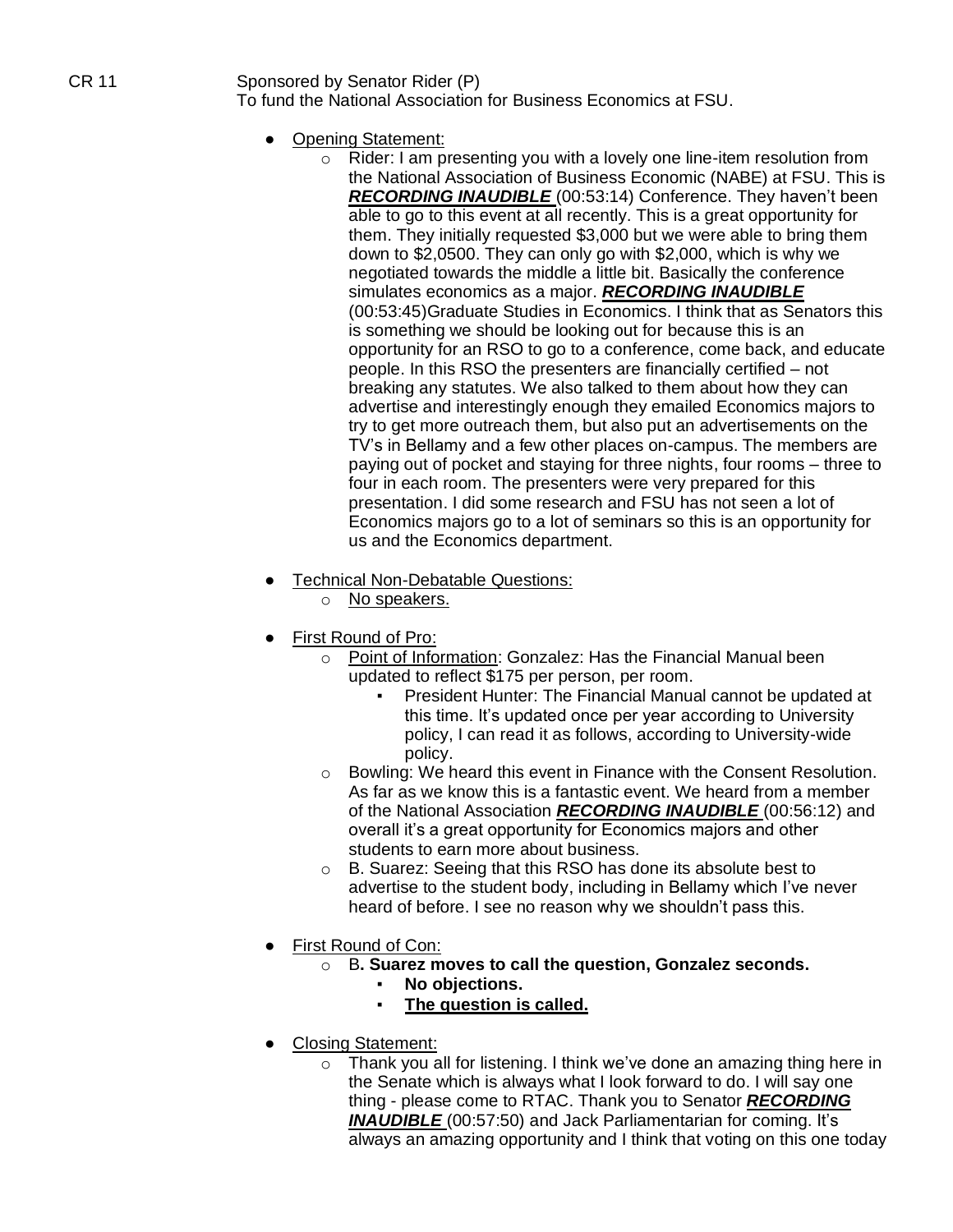I hope to see everyone vote yes because they will go this conference and come back and educate their members, and that's what were here as the Senate to educate the student body.

#### ● **Voting Results:**

- o **31 yes, 0 no, 0 abstention.**
- o **Line-item passes.**

#### Bills First Reading:

- Bill 12 Sponsored by Senator Gonzalez & Senator Wang (P) Revising the statute regarding the amount of money that shall be funded to an organization in the category of lodging.
- Bill 13 Sponsored by Senator Wang (P) Senators Gonzalez, Duchene, Bettley, Rivers, Little, Pfeuffer-Ferguson, Murray, Diaz (Co) Explicitly stating that A&S monies may not be used to fund weapons and harmful materials outlined in the Student Conduct Code.

#### Bills Second Reading:

Bill 9 Sponsored by Senator Russell (P) To aid the Executive Cabinet's Chief of Staff with the Candidate Search and Candidate Screening Process by allowing the Secretary of Appointments to also conduct interviews. **(Referred to Judiciary. Passed in Judiciary 2.8. Remanded to Judiciary 2.9. Tabled in Judiciary 2.15.)**

#### Bill 10 Sponsored by Diaz (P) Senators Hunter, Lessard, Tucker (Co) Clarifying Senate seat vacancy procedures for those serving as Senate President and Pro-Tempore upon their removal or resignation. **(Referred to Judiciary. Passed in Judiciary 2.15.)**

- Opening Statement:
	- $\circ$  Diaz: So great to be presenting my first bill today. This is a simple bill. Essentially the Student Body Constitution says that while someone is serving as Senate President or Pro-Tempore, their seat cannot come up for election during the term as President or Pro-Tempore However, there is nothing in the Constitution or Statues that states what happens when a President or Pro-Tempore is removed or resigns – if their term is up. There is precedent to this: the former Senate President that was removed in the Spring of 2020 (his name shall not be repeated in this Chamber) was a Spring Senator at the time and was removed during Summer Senate. There was serious question as to whether or not he should or should not remain in this Chamber because Statutes that you give up your seat upon the instillation of the successor. Technically there's nothing barring him from staying in Senate and nothing pushing him out of Senate. It is my belief that you are elected for a one-year term and if you are no longer occupying *RECORDING INAUDBLE*  (01:02:21) then you should no longer have the right to be in Senate when your term is up. Thank you.
- Technical Non-Debatable Questions:
	- Rider: What if they just want to step down from one of those positions and still be in Senate, can they do that with this or is that not an opportunity?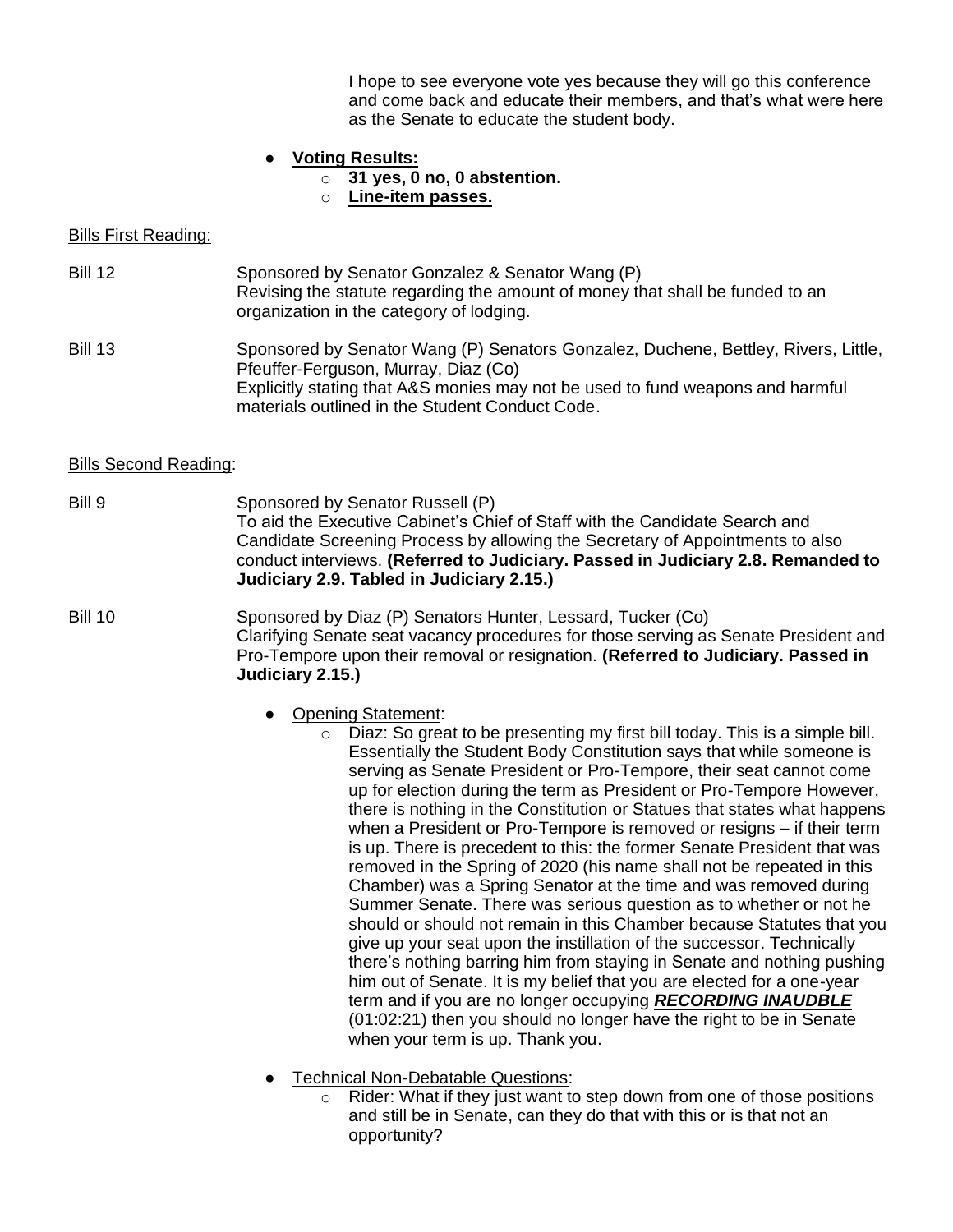- If term has not expired, you have every right to remain as a Senator. This is just what happens when you resign from the position of President or Pro-Tempore. As an example, if President Hunter decides that she no longer wants this position and wishes to resign, she still has every right to serve as a Senator **RECORDING INAUDIBLE** (01:03:18).
- First Round of Pro:
	- o Lessard: I co-sponsored this because I think it's important *RECORDING INAUDIBLE* (01:03:37) what occurred in the Sumer of 2020 here in the Senate Chambers, as I did run in the Fall 2020 election. It's really important because as we know that Senator was a Spring seat. Spring seats technically get replaced in the Spring but because he was Senate President he got to keep his seat into the Summer. However, his term technically ended in the Spring, the only difference was the fact that he was Senate President at that time. This just kind of gets rid of that ambiguity. We need to get rid of the ambiguity – I hate debate on things that are simple.
	- $\circ$  Gonzalez: This is a great bill. I think only three of us were present during the Summer. I remember us debating about this a lot and I think this makes it easier because its clear and I like that.
	- o Roy: This is a great bill. I know this isn't something we've faced in a while but it's really great getting this out of the way in case the situation ever comes up in the future. As someone who was also there during that issue in 2020, I don't know why it wasn't addressed earlier so thank you for coming forward with this and I'm grateful.
- First Round of Con:
	- o **B. Suarez moves to pass by unanimous consent.**
		- No objections.
		- **Passes by unanimous consent.**
- Bill 11 Sponsored by Rivers (P) Bettley, Gonzalez (Co) To require Homecoming and the Student Alumni Association to release the voting results for Homecoming Chief and Princess one (1) business day after the winners are announced at Homecoming Live. **(Referred to Student Life and Judiciary. Student Life did not meet.)**

# Constitutional Amendments:

- CA 1 Sponsored by Senator Roy (P) To amend Section 7 B of Article V of the FSU Student Senate Constitution to include appointment exceptions to offices defined in statutes. **(Referred to Internal Affairs & Judiciary. Passed in Internal Affairs 2.7. Withdrawn in Judiciary 2.8)**
- Resolutions:
- Resolution 6 Sponsored by Senator Drackley (P) Tucker, Diaz, Russell To increase transparency to the student body, specifically those applying for positions within SGA. **(Referred to Internal Affairs & Rules and Calendar. Tabled in Internal Affairs 1.24. Amended and Passed in Internal Affairs 1.31. Tabled in Rules and Calendar 2.2. Passed in Rules and Calendar 2.9.)**
	- Opening Statement: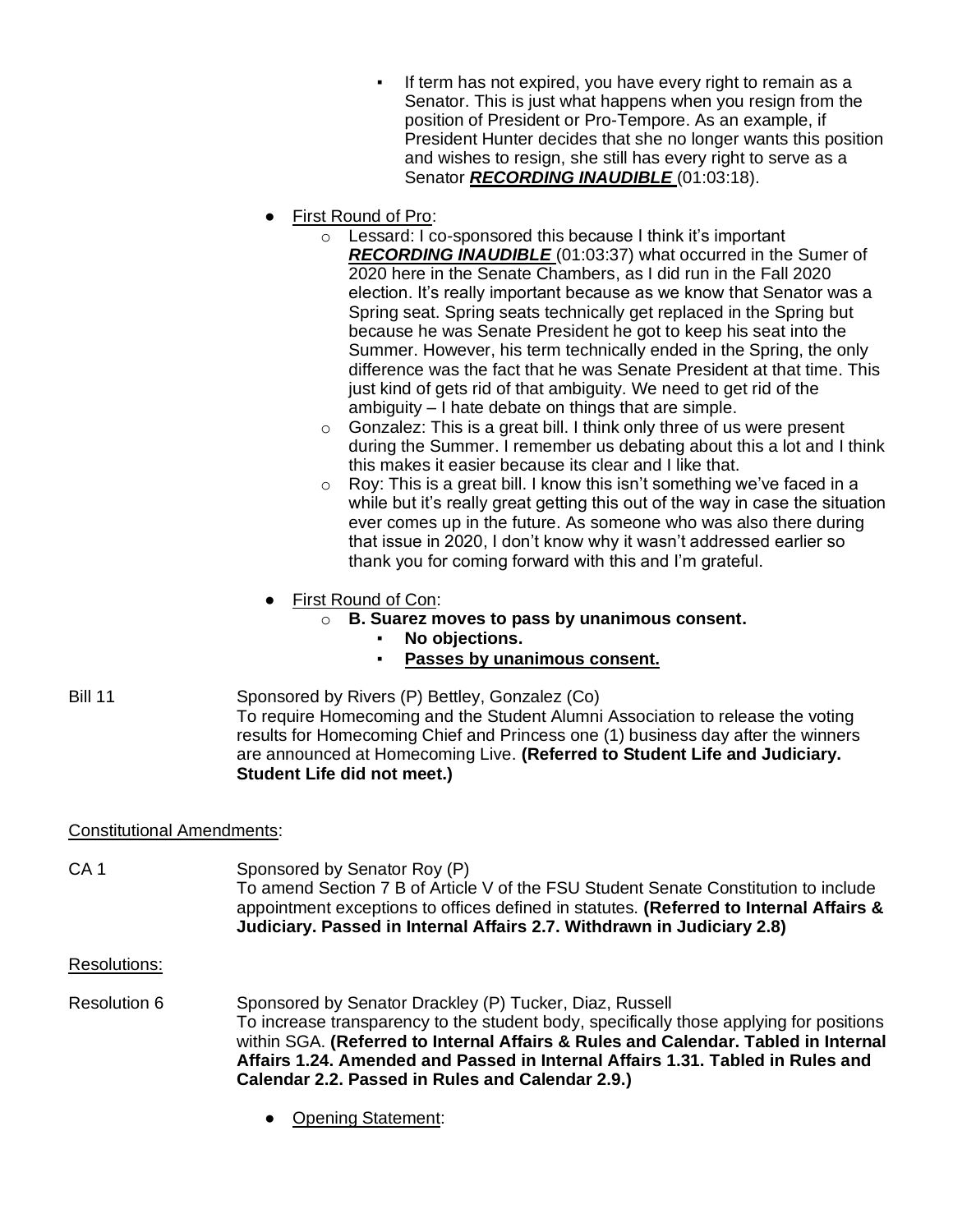- $\circ$  Diaz: Just for some clarity, this amended Resolution is the same as the previous, just with added sponsors. I was authorized to speak on behalf of Senator Drackley on this. Essentially Statues gives the Internal Affairs Committee the power to propose changes to the SGA application. Senator Drackley and multiple members of Internal Affairs have come together and discuss the fact that it is somewhat difficult for people who want to apply to be in SGA to find the interview questions. They are technically on the SGA website but are very difficult to find without any insight. We thought it would be pertinent to call upon *RECORDING INAUDIBLE* (01:10:32) it's in our power to call for those changes to happen to include a link to those questions at the end of the SGA application. This is a very simple Resolution as this is the only thing that it calls for.
- Technical Non-Debatable Questions:
	- o No speakers.
- First Round of Pro:
	- o Lessard: As someone who's tried to navigate the SGA application several times, it is very confusing and hard to find. The 'Getting Involved' page is honestly hard to find. Although our lovely Clerk candidate did withdraw his application, he expressed to us that he was not aware of the interview process once he got into Internal Affairs. Although he was unprepared, he did a fabulous job but we should avoid situations like that. No one wants to come and feel unprepared for an interview; I felt that way and I was really nervous. This would just be beneficial.
	- o Tucker: The Senator before me hit all the points 'right on the nail.' I think this allows us to realize that this isn't a simple process. Internal Affairs *RECORDING INAUDIBLE* (01:12:29) when they have candidates that are more prepared so they don't have to send them back or deny them.
- First Round of Con:
	- o **Lessard moves to pass by unanimous consent.**
		- **No objections.**
		- Passes by unanimous consent.

Resolution 7 Sponsored by Senator Gonzalez and Senator Bettley (P) Barker, Berger, Himatsingani, Rider, Ritzel, Williams (Co) To expand the Budget Committees purview under Student Senate Rules of Procedure to encapsulate all the responsibilities assigned to us under Student Body Statutes. **(Referred to Budget, Judiciary, and Rules & Calendar. Passed in Budget 2.8.** 

**Amended and Passed in Judiciary 2.8. Passed in Rules & Calendar 2.9.)**

- Opening Statement:
	- o Gonzalez: This is to address the statement from the last Senate that Budget doesn't really do much. *RECORDING INAUDIBLE* (01:14:22) of the Budget in Rules and Procedures but were not extending the power – all the power already exists in Statutes. Sometimes it's just easier to set Rules and Procedures twenty pages maximum that Student Body Statutes delivers in hundred. It's just easier to refer to Rules and Procedures. We put everything that already exists in the Statutes in Rules and Procedures for future Budget planning and Chairs to refer to. A lot of the things that *RECORDING INAUDIBLE*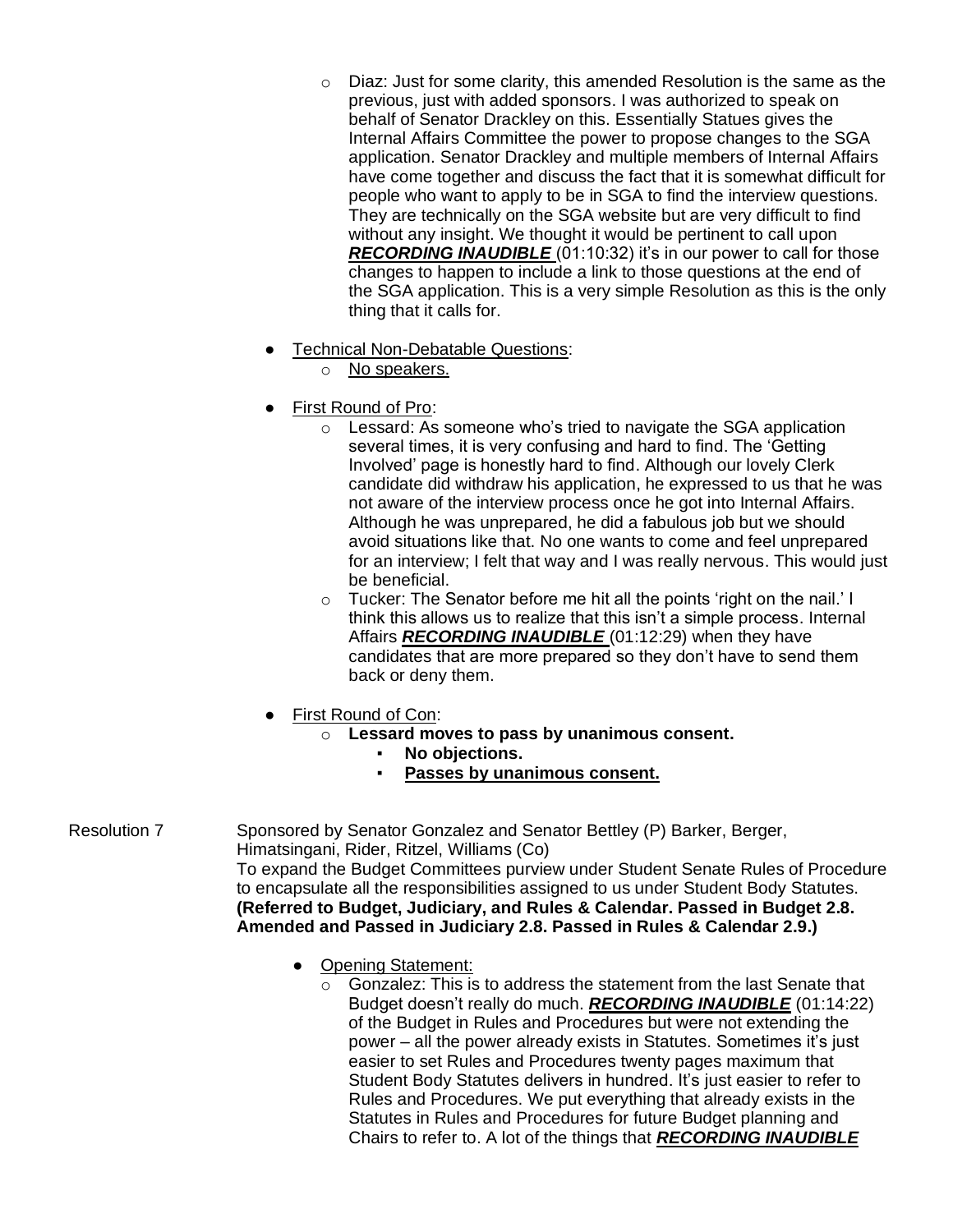(01:14:52) and hopefully I just want to establish that as precedent for the next Senate.

- Technical Non-Debatable Questions**:**
	- o Lessard: In regard to 6.1C does that pertain to PAC and RTAC? ▪ Yes.
- First Round of Pro:
	- o No speakers.
- First Round of Con:
	- o **Lessard moves to pass by unanimous consent.**
		- No objections.
		- **Passes by unanimous consent.**
- Resolution 8 Sponsored by Senator Roy and Senator Russell (P) To fund the World Affairs Program and the Case Competition Club via SAP. **(Referred to Budget. Removed from the Agenda in Budget by Chair 2.8)**
- Resolution 9 Sponsored by Senator Roy (P) Rules of Procedure Changes regarding masks and Zoom cameras. **(Referred to Rules and Calendar. Tabled in Rules and Calendar 2.9. 2.16)**
- Resolution 11 Sponsored by Senators Fronczak and Stewart (P) Beall, Nemeth (Co) Creating a distinguishable difference between excused and unexcused absences in Student Senate.

#### ● **Point of Personal Privilege: Lessard: I move to withdraw Resolutions 12 and 13.** o **President Hunter: Resolutions 12 and 13 have been withdrawn.**

- Resolution 12 Sponsored by Senator Lessard (P) Russell (Co) To update the Senate Rules of Procedure to count excused absences as no more than a half-absence on a Senator's attendance record.
- Resolution 13 Sponsored by Senator Lessard (P) To update the Senate Rules of Procedure to include work related commitments such as previously scheduled shifts or mandatory meetings to the list of reasons to excuse an absence.
- Resolution 14 Sponsored by Senator Lessard (P) Russell (Co) Proposed changes to Rule 13 regarding excused and unexcused absences, what is considered an excused absence, and changes to the allotted numbers of absences a Senator is given.
- Resolution 15 Sponsored by Senator Diaz (P) Tucker, Russell, Pfeuffer-Ferguson, Murray, Suarez, Fronczak, Lessard, Downing, Hautrive, Barberis, Duchêne, Stewart, Wells, Rivers, Gonzalez, Rider, Soares, Garner, Bowling, Satizabal-Prieto (Co) Congratulating Dr. Richard McCullough on his Investiture as the 16th President of Florida State University.
- **Gonzalez moves to a resolution on first reading, Meyers seconds.**
	- o **No objections.**
	- o **Resolution 16 is on Canvas.**
- **Gonzalez moves to hear resolution on the floor.**
	- o **President Hunter: Resolution will be heard on the floor.**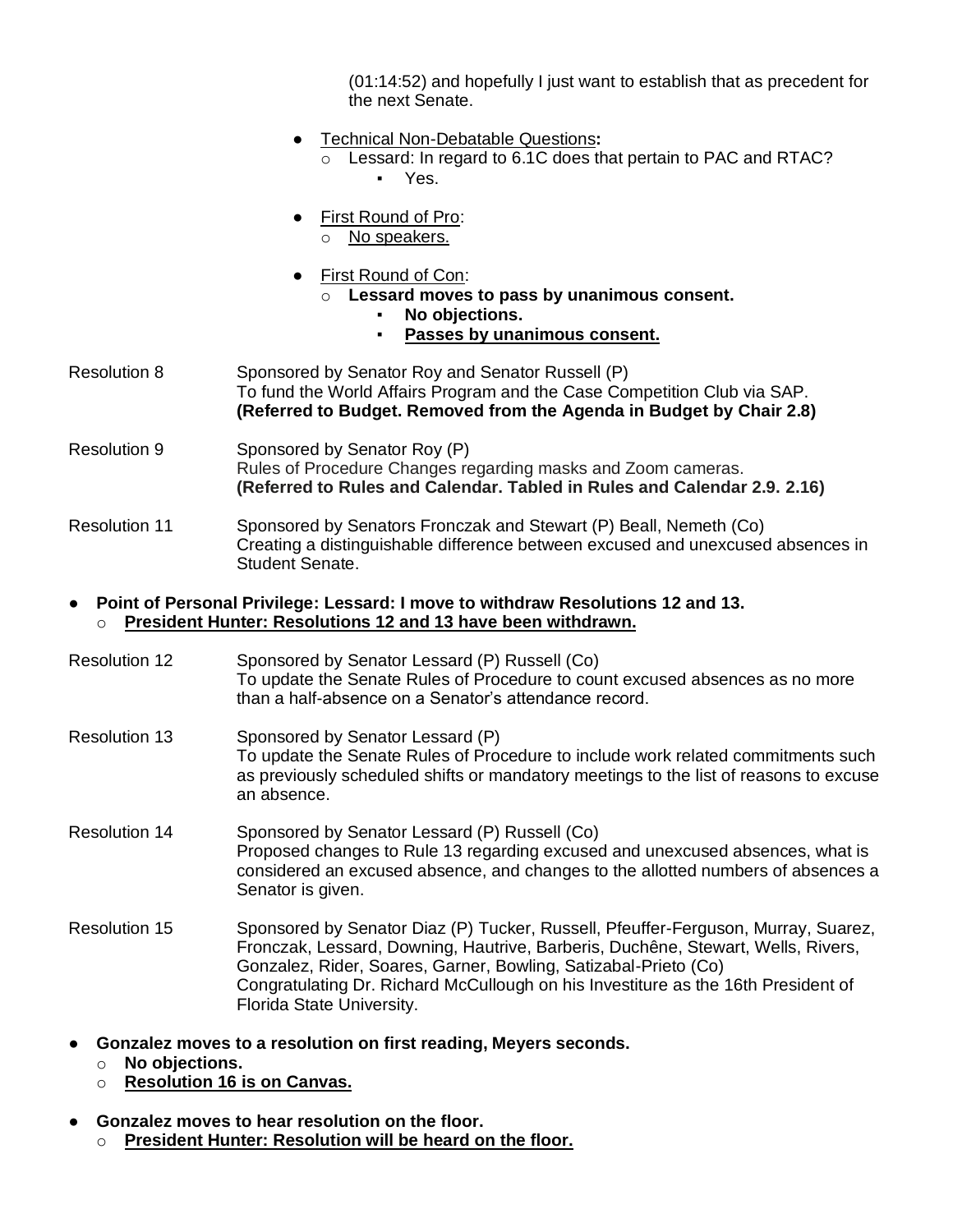- **Opening Statement:** 
	- o Gonzalez: Please read the Resolution but I will explain it to the best of my ability. Basically, under Budget we fund various funding committees. PAC and RTAC are those within Senate however we also fund Leadership Councils and Academic Programs. Student Academic Programs was funded \$12,500 for this fiscal year. They have to assemble a Committee – two Senators have to serve in that Committee (Roy and Russell this year) and hear all the Student Academic Program presentations and vote on allocating the money. They have to propose allegations to the Budget Committee; the Budget Committee approves or disproves of the allocations and then Budget writes the Resolution. This is a Resolution from the Budget Committee (sponsored by all of Budget) approving the allocation of \$11,947 *RECORDING INAUDIBLE* (01:19:56). I know it looks very 'lop-sided' but *RECORDING INAUDIBLE* (01:20:11). These two are the only two programs that applied – no other programs applied. The Treasurer did his best to email everybody – he emailed all the Deans and all the Colleges, he emails all the programs that fall under Student Academic Programs and these are the only two that applied. Next year they're given \$22,000 so hopefully more people will apply. *RECORDING*  **INAUDIBLE** (01:20:47). I do wish if someone could move to make an amendment, two of those conferences already happened – we can't give funding to things that have already happened.
- Technical Non-Debatable Questions:
	- o No speakers.
- First Round of Pro:
	- o **Little moves to amend the PROVISO language Section Two to strike UNCMUNC, replace it with LAMUN, and add an ampersand before "MUN Conferences," Tucker seconds.**
		- No objections.
		- **The Author finds it friendly.**
		- Amendment adopted.
	- $\circ$  Lessard: We have to spend this money by February 31<sup>st</sup>, they're going to do good things we might as well give it to them.
	- o **Roy moves to amend to add Roy and Russel as co-sponsors**
		- Author does not find it friendly.
		- **Amendment fails.**
- First Round of Con:
	- o **Tucker moves to call the question, Lessard seconds.**
		- **Roy objects.**
		- **Tucker withdraws.**
	- o No speakers.
- Second Round of Pro:
	- $\circ$  Roy: With this process it all went very well. With the World Affairs program *RECORDING INAUDIBLE* (01:24:56) due time was taken to make sure time both were heard. As I have written many of the items copy and pasted into this final Bill, I think it would've been respectful that either of us were co-sponsors given the fact that as Senators we did the leg work on this. I will be supporting this as it's going to great organizations that will be utilizing this well.
	- o **Tucker moves to call the question, Barrett seconds.**
		- **None.**
		- **Question is called.**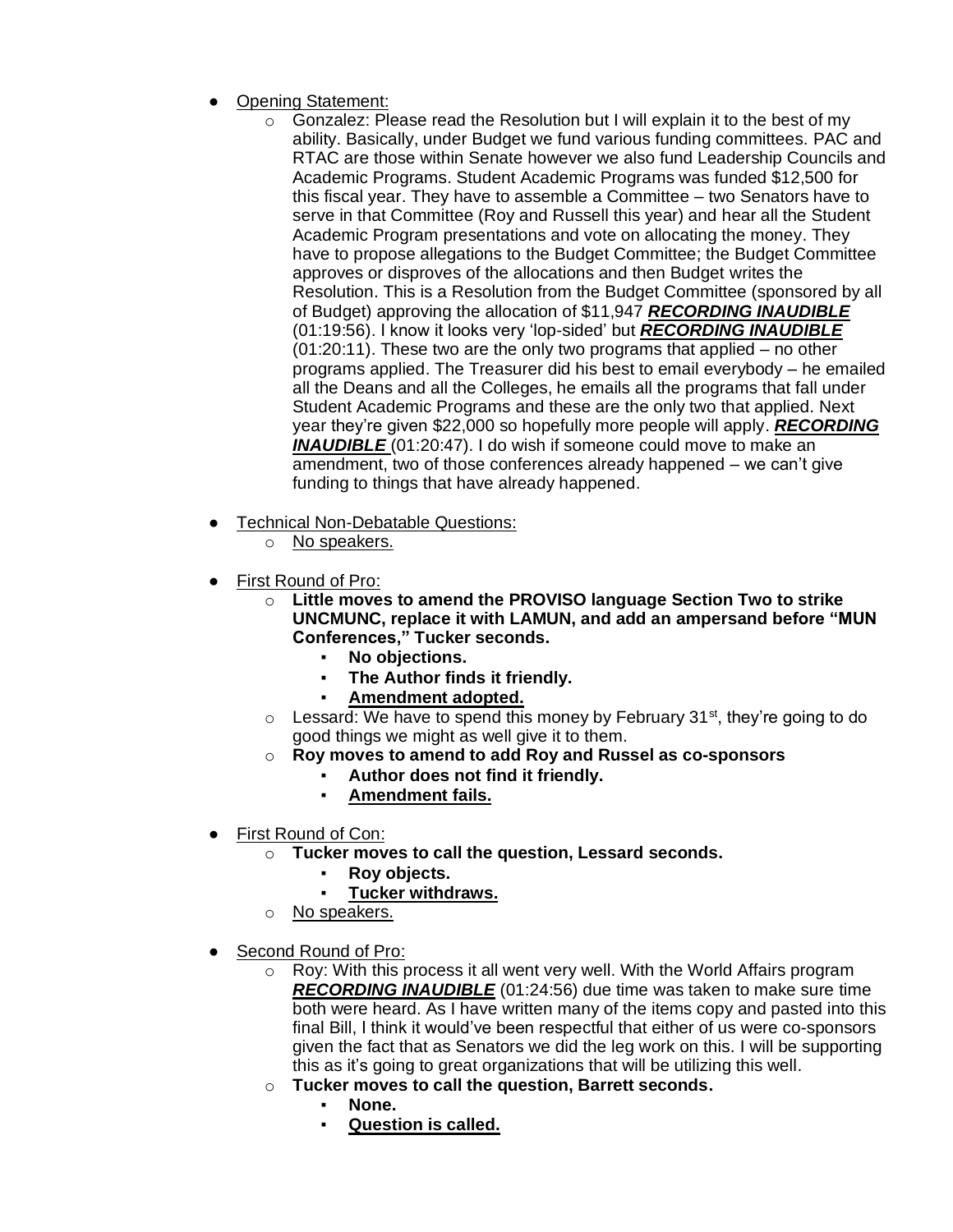- **Closing Statement:** 
	- $\circ$  Gonzalez: This Resolution was submitted by Roy and Russell and according to Student Body Statutes it was in violation which is why I *RECORDING*  **INAUDIBLE** (01:26:24). Then the Resolution was written by the Budget Committee and sponsored by the Budget Committee. According to Student Body Statutes it is the Budget Committee that conducts this process. This is actually a year behind as it's supposed to happen before the next fiscal year; this is for this fiscal year so technically we're a year behind. Technically according to Student Body Statutes it will have to be recreated again this year and once again *RECORDING INAUDIBLE* (01:27:01). It says one month before the next fiscal year, the \$22,000 was allocated for next year so President Hunter will likely have to appoint those people.
- **Voting Results:**
	- o **26 yes, 4 no, 1 abstention.**
	- o **Resolution Passes.**

Unfinished Business: None.

Statements of Dissent: None.

New Business: None.

## Closing Announcements:

- Rider: I would like everyone to get to know *RECORDING INAUDIBLE* (01:29:31). She is one the best Student Government people I have ever worked with in my entire duration. She is an insanely amazing person, she loves SGA, RTAC, and RSO's. I would like to shoutout out everyone here to helped to get her in the position that she is in because she does an exquisite job. This person knows exactly what she needs to do – every time I text her she responds in like thirty seconds. She loves her position; she loves her life – she's an amazing person. If you get the chance to talk to her, tell her she is doing a great job because she really is and I would not have been able to do this job and get into it as fast as I did if it weren't for her. If you see her, message her, direct message (dm) her because she's doing an amazing job. She is an exquisite SGA person.
- Roy: It was definitely difficult transitioning to Zoom Senate again I was feeling under the weather so I'm sorry I could not participate in the Valentines festivities. All the decorations look lovely from the camera. Next week there will be a Tyler Roy News – I can guarantee that it will be a mix of Valentines and anything else that comes up next week. PAC will be meeting next Monday and we look forward to having some of you guys there as there are already at least five requests and we're expecting more. Our budget is getting smaller, but requests are still coming, so we look forward to helping others through this process. I would just like to thank everyone for their due diligence at the meeting, for the questions you asked, and if you have any questions on any parts of the process you can always feel free to reach out. Thank you and have a great day everyone.
- Fronczak: I had the opportunity to serve with Senators Tucker and Suarez on the Homecoming Interview Selection Committee, along with the Director and Assistant Director of Homecoming, Director of Homecoming Live, and their advisor Kevin Olsen. There's a lot of great candidates; they've been having interviews throughout the week. We will all be making the final sections this Friday for the 2023 Homecoming Committee.

## Officer Announcements:

● Press Secretary Ashley: I just want to make something very clear, if you are on your phone or just really doing anything inappropriate along those lines, I'm going to be posting on the Instagram TikTok and it's going to show. That's on you guys and it does make Senate look bad. I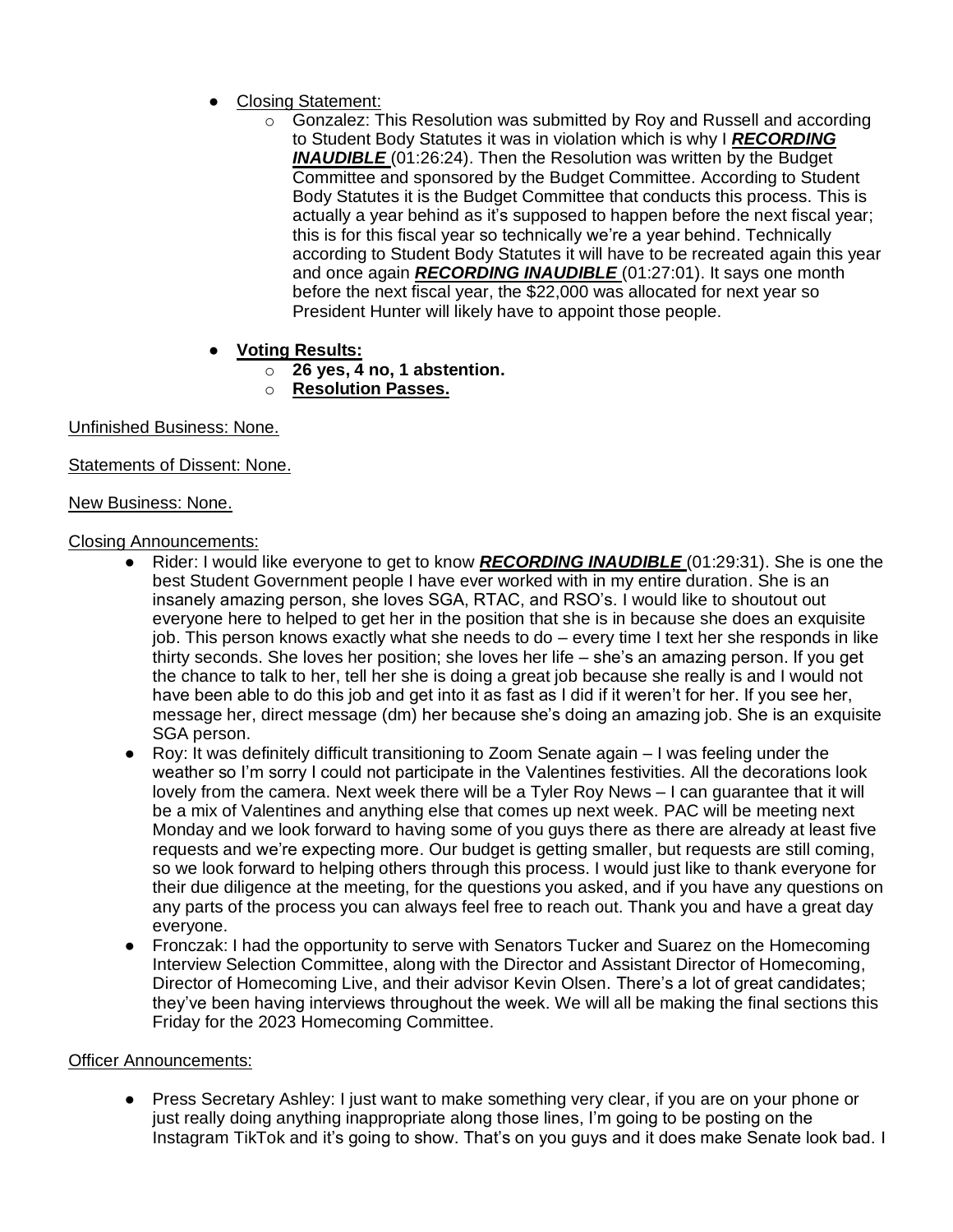just want to be very clear. I have taken pictures were that has been shown and it will get posted. Just think in the future.

- Historian Cofer: Tonight was great and easy, and I'll get to sleep at a decent hour, so thank you.
- Parliamentarian Rowan: This upcoming weekend *RECORDING INAUDIBLE* (01:33:41). Please wish them luck. This will sadly be a virtual conference. Update on the mandatory Parliamentary Procedures event, it will be in the afternoon of February 27<sup>th</sup>. We're having tentative times right now. Chairs and Vice Chairs, please plan to be in attendance at 3:30pm for a 30-minute thing on *RECORDING INAUDBLE* (01:34:21). I'm only here to give you guys the torture. Great meeting tonight. The final thing I have is all of you know is that today was the first day of election week please make sure that you're taking care of yourself during this week. If you are going to be on Landis Green wear sunscreen – do not be like me. Last Spring I gave myself one of the worst neck sunburns of all time while being outside on Landis too long without sunscreen. Wear sunscreen, drink water, and take care of yourself and others. Good luck to everybody.
- Pro Tempore Nemeth: I'm just going to echo everything Jack said. Thank you to everyone who participated in Valentine's Day Senate. This was a good Senate that set the tone. Good job guys and good luck to everybody.
- President Hunter: Press Secretary Ashley forgot to stay that we would love for you to stay behind for a couple pictures if you have the time. Moving forward I just want to say that you all followed decorum so well. I think that moving forward the tone has been set – now that we've proven this is how we can act I expect us to act like this every week. Thank you so much for the wonderful people who are on Canvas. Some of you have not touched Canvas, but at least you come inperson. Please at least do one or the other. Please use our Canvas, look at legislation, be prepared to come to Senate, and please keep in mind everything that Jacalyn said at the beginning of our meeting. Please respect our Advisors moving forward, which we have seen a great increase in, which we hope continues moving froward. The President's Symposium is February 25<sup>th</sup> which I will be posting more about on Canvas. Even more pertinent is The President's Investiture. The President's Investiture has been brought up to me that if we get enough Senators in attendance in-person, they will mention the  $74<sup>th</sup>$  Student Senate in their closing remarks. I will be there in the ceremony. Please come. I'll send two canvas amounts and a poll in the group chat. Please stay attention to Canvas announcements.

#### Advisor Announcements:

- Dr. Williams: Thank you all, this was a great meeting. Thank you for being willing to listen, learn, and grow. I really appreciate you all – you're doing great work and I'm so proud. Thank you all and goodnight.
- Jacalyn Butts: Thank you so much for being engaged. Also shoutout to those doing work outside of Senate like the Homecoming Committee which is a part of intentional programming outreach. Even though these things are already in Statutes, people haven't been doing them. For you to be doing them, please know that you're doing good work and getting the word out – you're getting people to better know that the Senate is here to support them. I'm going to echo what President Hunter said, please they want a lot of SGA Senators at the Presidents Symposium so if you could register the link will be posted. Mardi Gras themed event will be happening out on Landis with prizes, fun tables, etc., so be on the lookout for that. Additionally it is award nomination season so if you know any leaders you would like to nominate, please nominate them for leadership awards. We want to make sure we get an influx of people so that reviewers can give it to different people. We are very proud of you all. There will not be educational videos like that every week but we do plan to have different speakers coming in because we want you to take things away. If you have any suggestions of professors who classes you enjoy for speaker please let us know. We want to get diverse speakers knowing you all are in different majors and divisions. Great job tonight.

## Final Roll Call:

● Refer to attendance.

## Adjournment: